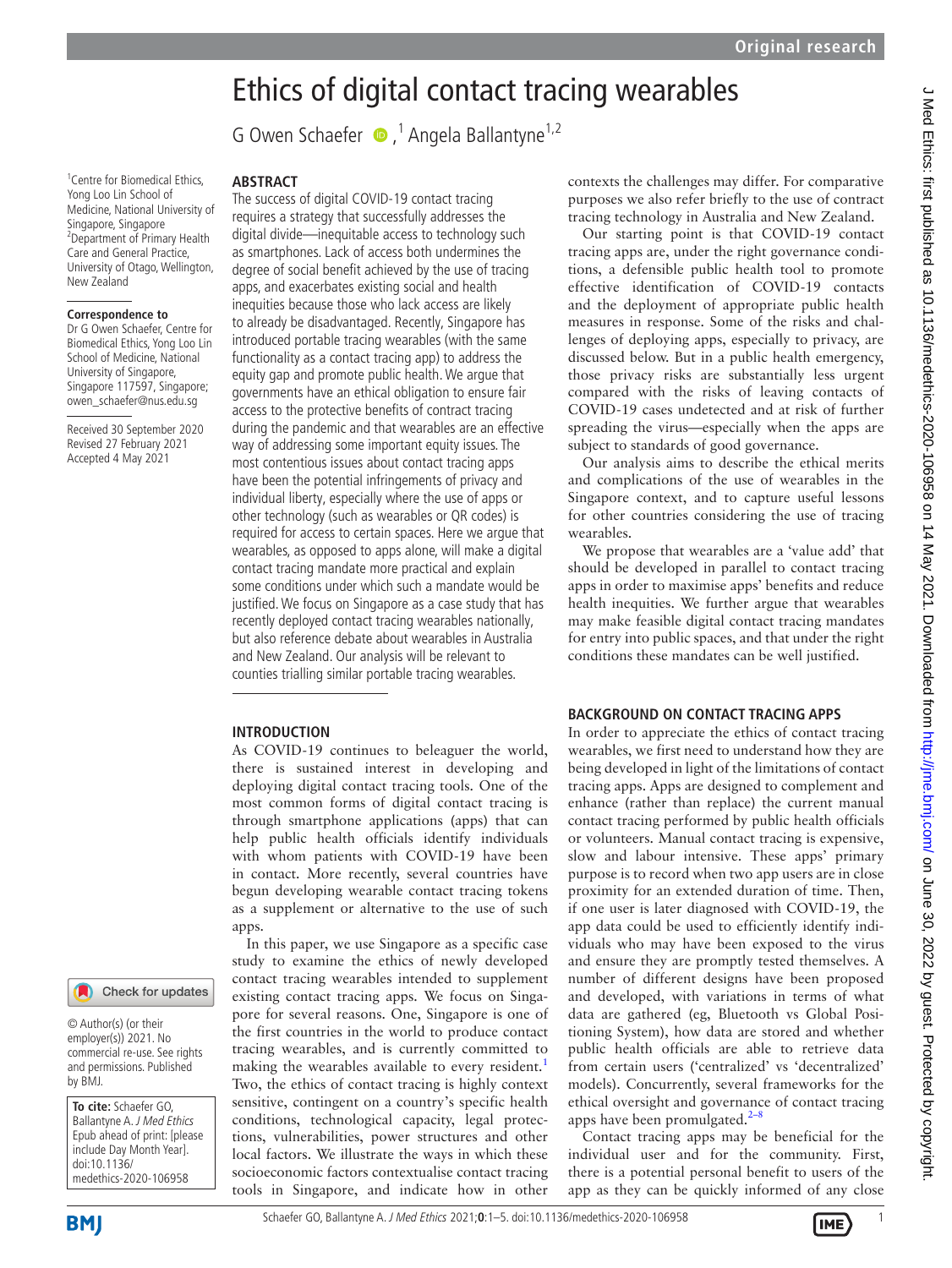contact with someone who has tested positive for COVID-19, encouraging the user to seek testing that could lead to earlier and more effective treatment. Second, there is a potential public health benefit because the app can improve the effectiveness and efficiency of contact tracing, ensuring timely delivery of stayat-home notices<sup>i</sup> and other public health measures that help prevent further community transmission.

This second benefit is only possible on a 'centralized' model of contact tracing apps, where public health officials receive the app data of patients with COVID-19. We focus in this paper on centralised models of digital contact tracing, because centralised gathering of data accessible to public health officials is essential for the app to effectively assist in contact tracing. Decentralised models might involve less privacy risk to individuals, but they also provide less potential public health benefit because public health officials are unable to access the data. In addition, it is not clear how contact tracing wearables could be integrated into a decentralised system.<sup>[6](#page-4-2)</sup> Since wearables are not tied to an app, there would not be a ready means to easily and anonymously inform individuals of their exposure to someone who had tested positive. It is not a coincidence that countries such as Singapore and New Zealand that currently employ a centralised model of digital contact tracing are also the very ones considering the deployment of wearables.

Contact tracing is a form of public health surveillance and as such raises valid concerns about privacy, liberty and proportionality. Contact data are sensitive, and theoretically could be misused—for example, by passing the data to law enforcement officials, which goes well beyond the public health justification for gathering the data. Contact tracing apps raise further concerns through the automated collection of sensitive data, the use of digital consent and the degree of data privacy afforded. These costs of contact tracing more widely, and contact tracing apps specifically, must be weighed against the degree of protection afforded to individuals and populations.

Along with many other authors on this topic we think that offering contact tracing apps is ethically justified so long as various limitations are in place. These conditions stipulate that there must be: adequate evidence of benefit; proportionality of benefits to the risks; security and confidentiality of data; subjection to independent monitoring; limitation of data use to contact tracing; transparency on how the app works, who has access to data and how data use is governed; and equitable access to benefits. $57-10$  These are not necessarily unreasonable expectations; it has been argued elsewhere that most of these conditions adequately obtain, for example, in South Korea's use of digital contact tracing.<sup>[11](#page-4-4)</sup>

We are broadly in agreement with this position on contact tracing apps and in this paper extend the conversation to wearables, particularly the concern about equity. One point of departure regards the claim by some that digital contact tracing should be offered on a voluntary, not compulsory, basis.<sup>45912</sup> A mandate would obviously have a greater impact on the liberty and autonomy of users. In the latter part of the paper we return to the issues of compulsory use of contact tracing apps and wearables in public spaces, and propose that as long as other conditions of good governance are met, compulsory use of digital contact tracing in some public spaces is justifiable.

An important difficulty with contact tracing apps identified by several commentators is lack of universal access.<sup>24-8</sup> Some people do not have a smartphone, or a smartphone with Blue-tooth capabilities.<sup>[4](#page-4-5)</sup> Others may be reluctant to download a new app on their phone, whether out of suspicion of misuse or mere inertia. This lack of universal access and acceptability poses two related ethical problems—effectively protecting public health and promoting justice.

First, for the apps to effectively assist in suppressing viral transmission, there needs to be sufficient public uptake.<sup>13</sup> Countries that have promoted national apps, like Norway and India, have fallen far short of stated targets.<sup>14</sup> Rates of downloads may in fact overstate the number of individuals usefully covered by the app, since the app could be downloaded but then deleted or deactivated. If insufficient people use an app, its utility in protecting public safety is undermined.

Second, those who lack access to a smartphone that can support contact tracing apps are more likely to be disadvantaged due to factors such as socioeconomic status, residency status or age. This presents an equity issue because specific populations at higher risk of COVID-19 have less opportunity to benefit from protective public health initiatives. Equity refers to the absence of avoidable or remediable difference between groups of people. Tracing wearables are a potential solution to these challenges.

To understand the equity considerations relevant to the adoption of tracing wearables, let us consider the example of Singapore. Due to lower rates of smartphone ownership, some specific subpopulations known to be at greater risk of COVID-19 (foreign workers and older individuals) are also less likely to be able to access and thereby benefit from a contact tracing app. Reliance on smartphone contract tracing is likely to make younger, wealthier Singaporeans relatively safer; while leaving older, poorer populations and foreign workers at relatively greater risk.

In Singapore, low-paid foreign workers (domestic services and construction) account for 18% of the total population.<sup>15</sup> Only 53% of those foreign workers have smartphones, $16$  compared with 94% of citizens and permanent residents.<sup>17</sup> With over 90% of confirmed cases in Singapore occurring among the foreign worker population, they are particularly at risk of infection as well as very restrictive movement orders.<sup>[18](#page-4-11)</sup> These orders have confined workers to specific dormitories for extended periods of time, sometimes months on end.<sup>ii</sup> In other countries, low-income level is associated with lower smartphone uptake, $19$  and has been identified as a risk factor for COVID-19 susceptibility.<sup>[20](#page-4-13)</sup>

Older individuals are also less likely to own smartphones. A 2019 survey in Singapore found 100% smartphone usage in citizens and permanent residents aged 15–49, but only 78% usage for those 60 years and above.<sup>17</sup> Similar patterns are evident in other countries.[19 21 22](#page-4-12) This is especially concerning for COVID-19, where there is a strong correlation between adverse outcomes and age. $^{23}$  $^{23}$  $^{23}$ 

# **CONTACT TRACING WEARABLES**

Contracting wearables are a clear solution to this problem of unequal access to smartphone-based tracing apps. In late 2020, Singapore began to produce and freely distribute a physical

i 'Stay-at-home notice' refers to a legally enforceable order not to leave the place of one's primary residence for a specified period of time, except for very specific purposes such as seeking medical treatment.

iiPrior to the COVID-19 outbreak, many foreign workers lived in dormitories in which 12–16 people would share a single room, contributing to the outbreak in that subpopulation. Since June, the maximum occupancy of workers' dorms has been reduced to 10 persons per room in an effort to improve the capacity for social distancing.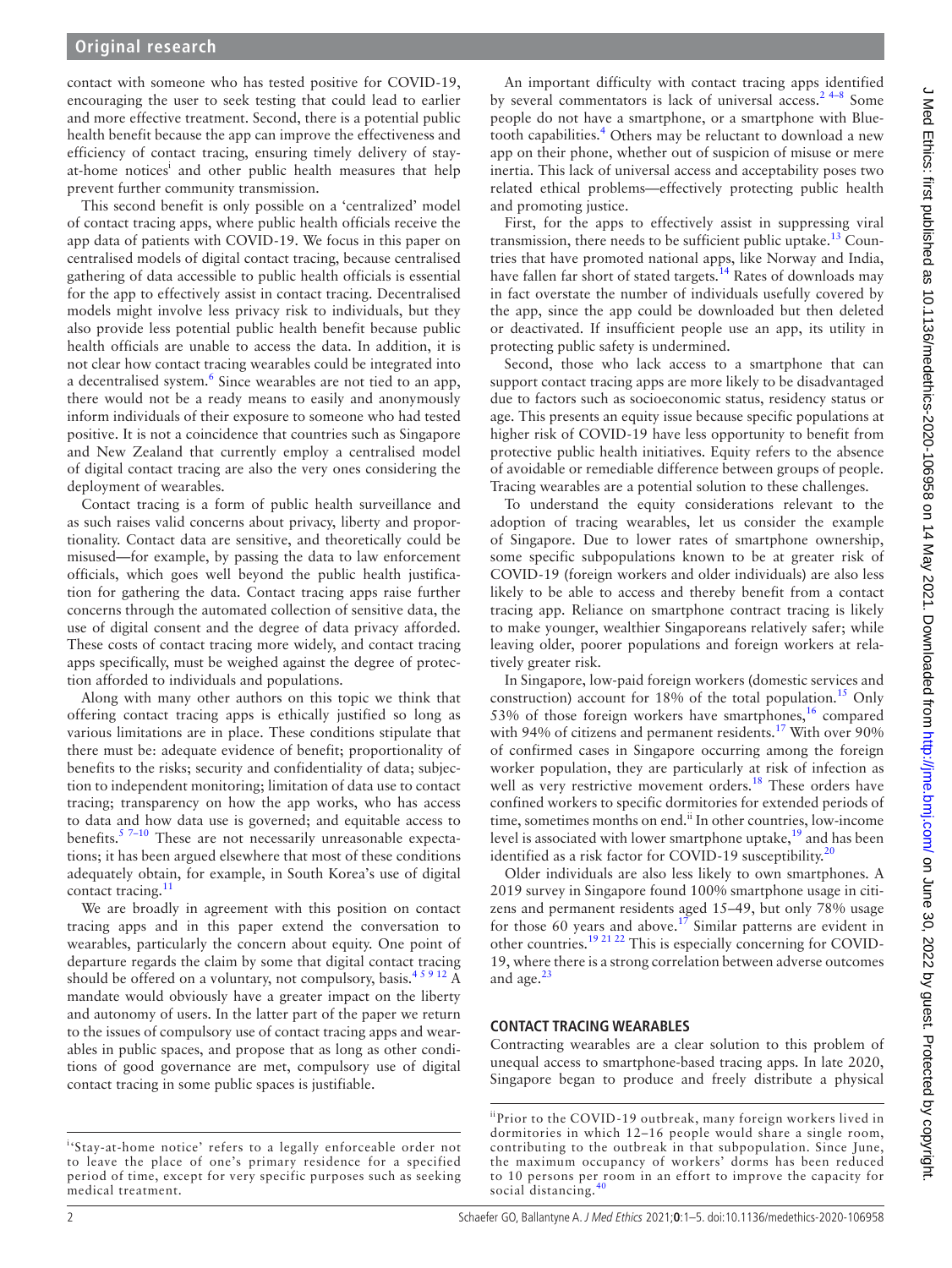wearable device that functions the same as, and is interoperable with, the national contact tracing app. $24$  The New Zealand government is also trialling a similar approach through the CovidCard.<sup>25</sup> Just like the app, the wearable operates using Bluetooth technology, internally logging when and with whom it is in physical proximity for a certain duration of another wearable or app user.

Contact tracing wearables have the same, or arguably less, privacy risks as compared with contact tracing apps. They both use the same data (Bluetooth), encryption approach, limitations on use, degree of public health authority access and method of integration into contact tracing. The wearable might arguably be even more secure. Because it is not attached to an internetconnected device, there is less risk of malicious hackers remotely hijacking a device and breaking through the system's data encryption. The consent processes for apps versus wearables might differ (one occurring at the point of download, the other at the point of wearable collection), but if an adequate consent process can be developed for contact tracing apps, a similar process should be deployable for wearables.

Developing and distributing contact tracing wearables has the potential to substantially improve the effectiveness and equity of existing contact tracing apps. With more individuals integrated into an app/wearable digital contact tracing network, more contacts of a patient with COVID-19 will be able to be quickly identified, in turn enhancing COVID-19 containment and mitigation efforts. These devices overcome an unjust barrier to access inherent in the smartphone app system. In line with this, the distribution of the first batch of Singapore's contact tracing wearables was targeted at one of the particularly vulnerable populations identified above—older individuals.<sup>26</sup>

Wearables, then, have roughly the same form and degree of risks as with a contact tracing app, but substantial further advantages in terms of ability both social benefit and social equity. For these reasons, contact tracing wearables should be developed, distributed and integrated into digital contact tracing systems.

## **IMPLICATIONS FOR A DIGITAL CONTACT TRACING MANDATE**

As with apps and other digital tracing tools, wearables may be offered on a voluntary or mandated basis. In fact, distributing contact tracing wearables may facilitate and enable a digital contact tracing mandate that would otherwise be infeasible or unjustifiable and this is one potential source of concern regarding wearables. Here, we lay out the circumstances in which a digital contact tracing mandate can be justifiable.

A general mandate to use contact tracing apps would be infeasible, due to lack of universal access to smartphones that can run contact tracing apps. It might be possible to nevertheless require the app to be used to enter certain public spaces, but this would be unjust. Those without a compatible smartphone would be doubly disadvantaged by not being able to access public spaces.

Distributing contact tracing wearables would make mandates more feasible. So long as there is distribution of wearables to anyone lacking a smartphone (or, more robustly, to the entire population as in the case of Singapore), a requirement to have either a contact tracing wearable or app could become a requirement to enter certain public spaces such as schools, workplaces, libraries, restaurants and shops.<sup>3</sup>

To say that a mandate might be feasible does not in itself imply it is overall justifiable. Indeed, some countries like Australia have statutory prohibitions on any requirements to download or use that country's contact tracing app.<sup>[27](#page-4-20)</sup> Such legislative prohibitions may be necessary in contexts where there is a lack of popular

support for a mandate, in order to maintain public expectations and be democratically responsive to popular will. However, law and popular opinion can be mistaken. We propose that a mandate could indeed be justified, though its scope would need to be carefully circumscribed.

A general mandate to have a contact tracing app or wearable active at all times would likely be untenable due to enforcement concerns. Unlike with masks, which are readily visible, enforcement could not be done passively by authorities observing people walking on the street.<sup>iii</sup> Enforcement would necessitate routine stopping and searching or scanning of persons' possessions without reasonable cause. This requires substantial human resources and would amount to unjustified intrusion of liberty. An analogous policy of 'stop-and-frisk' in New York City was widely derided as unnecessarily invasive, and resulted in dispro-portionate and biased targeting of racialised minorities.<sup>[28](#page-4-21)</sup>

The more defensible approach, as mooted in Singapore, is a requirement to present a contact tracing app or wearable in order to enter public spaces. This is continuous with previously existing requirements for individuals to log their entry into public spaces, through either an app or presentation of ID.

Still, a mandate on possessing a contact tracing app or wearable for entry into public spaces would involve a substantial degree of privacy intrusion that requires proportionate evidence of public health benefit to justify. Exactly what counts as sufficient evidence is debatable. Is modelling of contact tracing effectiveness sufficient, or are real-world data needed? Most commentators hold that, because there is still too little real-world evidence of effectiveness, contact tracing apps are still 'experimental' and a mandate would not be warranted.<sup>2 6-8 29</sup>

However, this standard of evidence is unacceptably high, to the point of potentially being unachievable. A digital contact tracing mandate would be intended to bring about conditions that by definition do not yet obtain: high uptake of contact tracing apps and wearables. Digital contact tracing is in this way unlike biomedical interventions such as vaccines—whose effectiveness can be measured in a controlled study. By contrast, digital contact tracing's effectiveness depends crucially on the how members of society are using the apps or wearables. The only way to know, based on real-world data, whether a mandate is effective is to actually institute a mandate.

In addition, the evidence demanded before digital contact tracing can be mandated is inconsistent with the standard of evidence used to justify coercive policies enacted in many countries, such as mask mandates or city-wide lockdowns. While masks and lockdowns have some evidence base for effectiveness, that evidence base for the effectiveness of such interventions versus alternative approaches has generally been of low or uncertain quality[.30 31](#page-4-22) Some of these interventions, such as lockdowns, have impacts on individual liberty far more severe than a requirement to download an app or present a wearable.<sup>[32](#page-4-23)</sup> Lockdowns or mask mandates may ultimately have proportionately large benefits to justify coercive enforcement, but most importantly for our purposes is that the decision to institute these measures was based, at least initially, on projections and modelling rather than real-world data. Modelling studies on the

iiiIn Singapore, enforcement of masks and other social distancing requirements is performed by enforcement officers who are posted at various public spaces, usually in conjunction with one or more volunteer safe distancing ambassadors. While the volunteer ambassadors have no enforcement power themselves, they increase the human resources available for surveillance activities and can alert enforcement officers of potential breaches.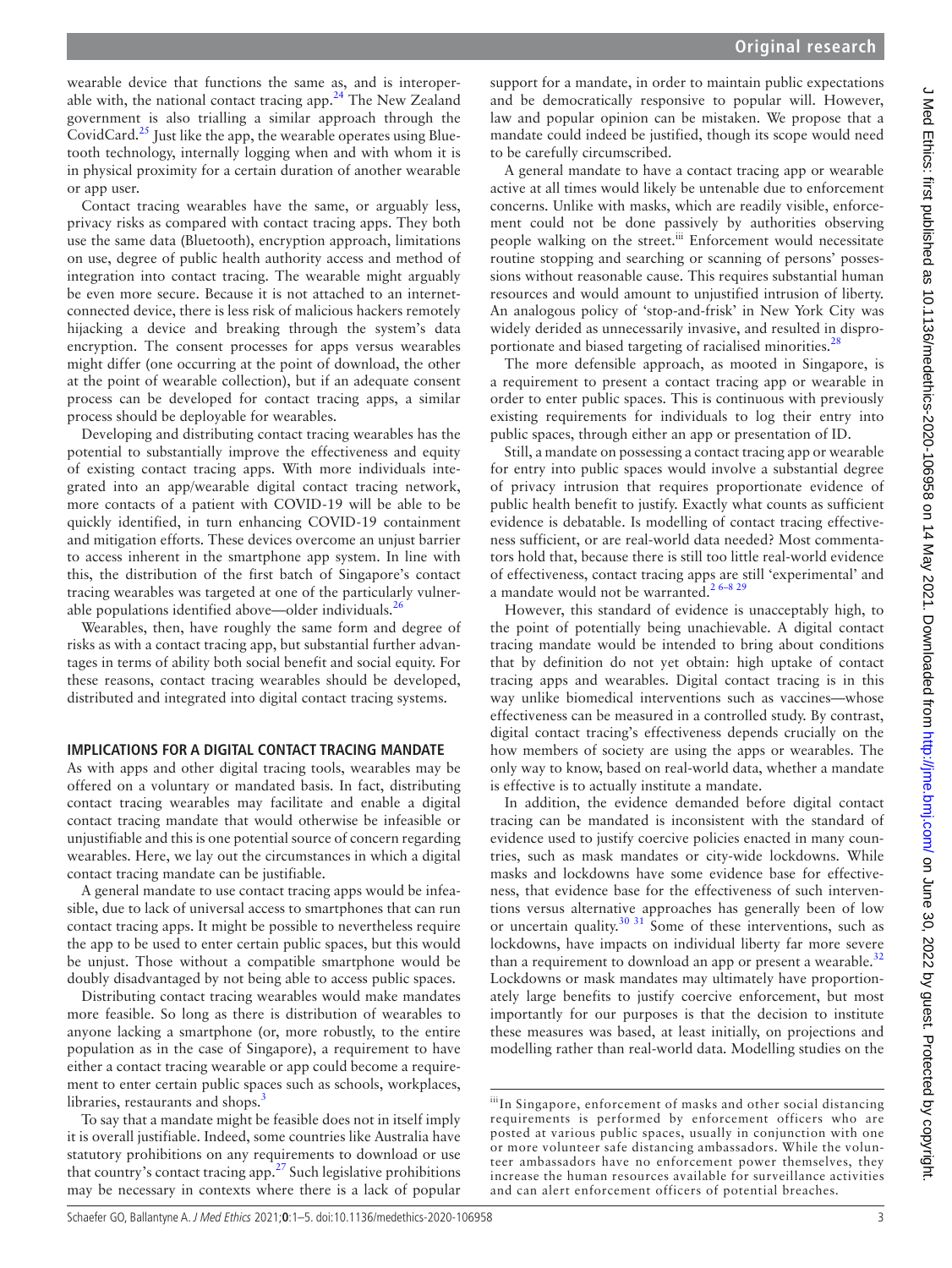effect of a digital contact tracing mandate<sup>33 34</sup> should be sufficient evidence to demonstrate potential benefits that can justify the privacy and liberty costs of a mandate.

This is not to say mandates should be insensitive to realworld evidence. As mandates are rolled out, they must be evaluated both in terms of impact on uptake and effectiveness in improving public health officials' ability to engage in effective and efficient contact tracing. Indeed, preliminary data on digital contact tracing are suggestive of benefit. For example, as of November 2020, Singapore reported 25000 contacts of positive COVID-19 cases had been identified using digital contact tracing, of which 160 ultimately tested positive.<sup>[35](#page-4-25)</sup> Even with that evidence base, though, modelling is still needed to project how many additional contacts and cases might have been identified sooner were a mandate in place.

Beyond questions of effectiveness, enacting a public space mandate for digital contact tracing will raise concerns about the surveillance state: governments gathering increasingly sensitive data, in turn using those data to monitor residents and enforce the law. The extent to which a digital contact tracing mandate can avoid contributing towards the surveillance state may depend on the extent to which a 'purpose limitation' can be maintained, where data are used solely for the purpose of contact tracing and mission creep into other secondary purposes is avoided.

Singapore offers something of a cautionary tale in this regard. While initially assurances were given by both government and the app developers that TraceTogether data would indeed be limited solely for the use of contact tracing, it was later revealed that the police can access the data for other criminal investigations, and had already done so in at least one murder investigation.[36](#page-4-26) After an outcry, a law was quickly passed limiting the use of TraceTogether data for only prescribed crimes such as terrorism, kidnapping, drug offences carrying the death penalty or causing serious hurt.<sup>37</sup>

Police access to contact tracing data undermines the justifiability of a mandate in at least two ways. First, this would exacerbate the privacy intrusion of a mandate, as a wider range of agencies gain access to sensitive data for a larger number of purposes than originally intended. Second, the expanded scope of data access risks creating a feedback loop to further increase social surveillance: as the apps and wearables are used for purposes other than contact tracing, their functionality may also be altered to more easily facilitate police investigations that over time may increasingly come to rely on them.

In light of these considerations, purpose limitations of digital contact tracing should be adhered to if a mandate is to be considered.

Governments, though, are not the only entities that might preside over a digital contact tracing system. If enforcement of an app or wearable mandate is instead done by employers, this may raise even deeper concerns about privacy intrusions and inadequate governance. Such a system is currently being piloted at certain worksites in Singapore, as a reaction to companies not having access to contact tracing data from the government-run app. One company executive highlighted that 'It is important for companies to have total control over the contact tracing process', including having direct access to personal contact data.<sup>38</sup> It is unclear if workers who live in employer-run dormitories would be required to wear the wearables after workhours.

The use of compulsory workplace tracing apps or wearables is ostensibly meant to make it easier for companies to protect workers by more quickly isolating workers exposed to COVID-19 and preventing further spread. But the company has commercial interests in maintaining an operational workforce

and avoiding temporary suspension of business operations due to a slower government contact tracing process or full lockdown if there was a sustained outbreak. These commercial interests may conflict with employees' interests in privacy and freedom of movement. Corporate control of personally identifiable contact tracing data raises serious, perhaps insurmountable privacy concerns. Foreign workers whose immigration status is tied to employment, in particular, would lack bargaining power to push back against excessive privacy intrusions. The lack of oversight, transparency and accountability, in addition to a substantial conflict of interest on the part of employers between the welfare of their employees and the financial interest of the company, runs afoul of recently promulgated best practices for digital contact tracing, $278$  and poses substantial personal risks to the vulnerable individuals subject to monitoring requirements by employers.

Governments and corporations may vary in terms of their ability and willingness to effectively and responsibly govern mandatory digital contact tracing. By nature, however, governments are better placed, as they are (at least ideally) primarily constituted for the benefit of the people, rather than the benefit of the owners or investors of a company. In addition, robust democratic systems have been developed in many governments to promote the same sort of values that have been espoused as paradigms of digital contact tracing governance. Even if these systems often fall short of the democratic ideal, they generally come closer to that ideal than corporate governance.<sup>39</sup> As such, a digital contact tracing system will be much more defensible if managed and enforced by a government rather than an employer.

# **CONCLUSION**

Contact tracing wearables should be part of any digital contact tracing system. Contact tracing wearables would not replace an app, but rather supplement it; in turn, both contribute to the efforts of public health officials to identify contacts of patients with COVID-19. The additional risks and downsides of such a wearable are, as discussed above, relatively containable and addressable. At the same time, wearables could play an important role in countering one of the biggest problems with contact tracing apps, inequitable access. As such, countries that are already committed to developing and promulgating a contact tracing app should seriously consider adapting Singapore's approach to a physical wearable.

Improving the effectiveness of contact tracing among populations lacking smartphone access would provide a variety of social benefits. At the broadest level, it would lead to more effective track-and-trace methods to lower disease spread among the general population, both preventing morbidity and mortality from the disease as well as providing indirect economic and social benefit by reducing the need for severe lockdowns. This, however, is contingent on the existence of adequate protections and social support for the vulnerable populations who may disproportionately receive tracing wearables, and so be subject to resultant public health interventions.

In fact, with adequate governance protections and purpose limitations, mandates on contact tracing apps or wearables may be justified. It would be inconsistent and unjustifiable to preclude the possibility of a mandate because of limitations on the current evidence base. In a global health emergency, public health interventions can reasonably be based on good modelling, continually updated as real-world evidence comes in after policies are implemented.

**Twitter** G Owen Schaefer [@G\\_Owen\\_Schaefer](https://twitter.com/G_Owen_Schaefer)